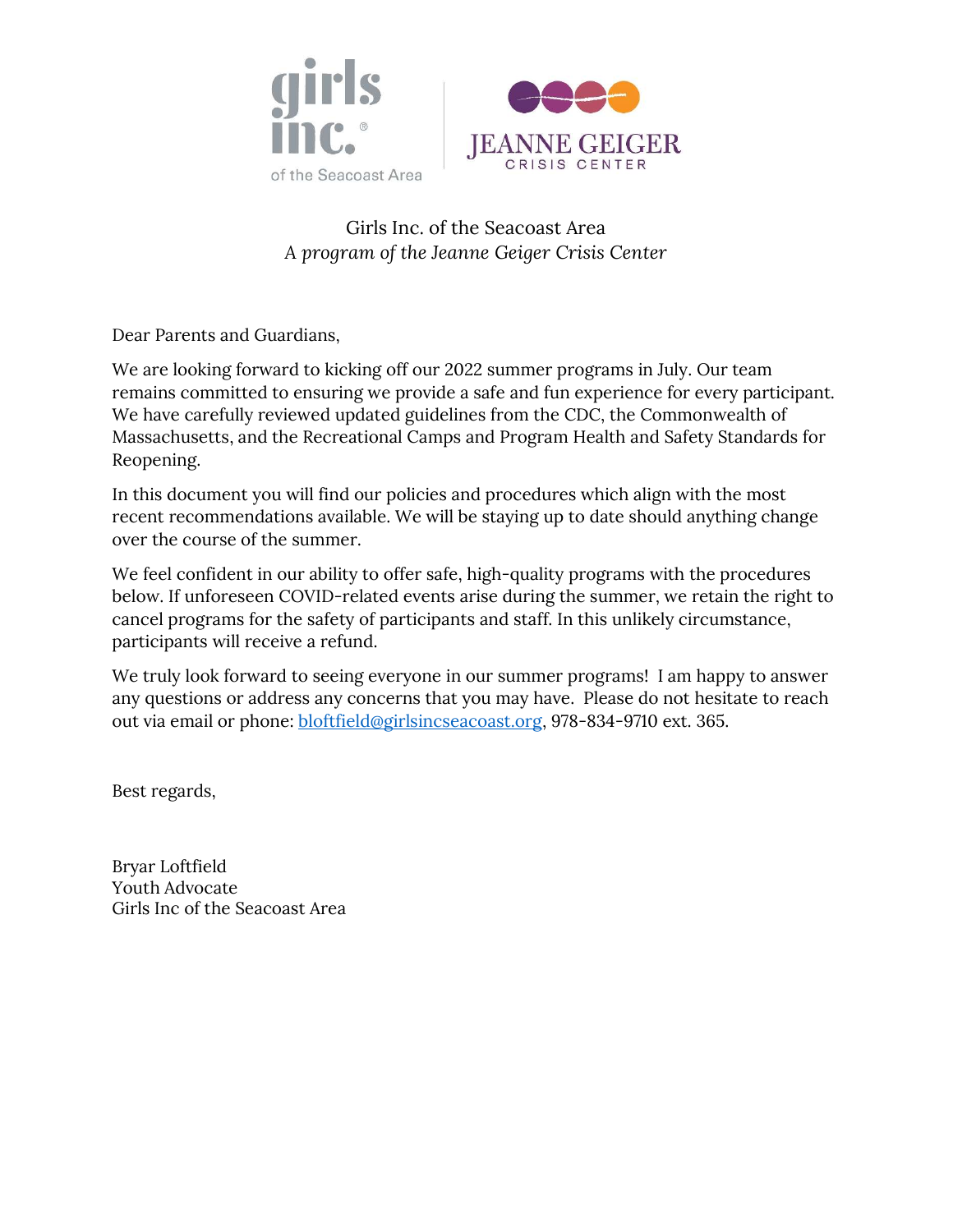

# Girls Inc. of the Seacoast Area A program of the Jeanne Geiger Crisis Center

## Summer 2022 Policy and Procedures

Girls Inc. of the Seacoast Area intends to comply with all CDC guidelines and any additional state/local guidance as applicable to school age programs.

#### Safety Procedures:

In accordance with the Commonwealth of Massachusetts best practices for summer program, we are limiting group sizes to promote physical distancing while indoors. There will be no more than 15 participants and 3 staff at each program.

#### Masks:

Staff, participants, and visitors are not required to wear a face mask while indoors if they are symptom free. Any individual who wishes to mask, including those who face higher risk from COVID-19, will be supported in that choice. Masks will be available throughout the program. Girls Inc of the Seacoast area reserves the right to change the mask policy in accordance with local and statewide mask mandates.

#### Cleaning Procedures:

- Surfaces and supplies will be cleaned regularly.
- Staff, participants, and volunteers will be asked to hand wash and sanitize regularly, especially before eating.

#### Additional Safety Information:

- We will have rapid Antigen tests available for staff, participants, or volunteers who would like to take them home. We will not be administering COVID-19 tests on-site.
- A CPR Face Shield is available for our CPR certified staff members.

#### Illness and Return to Summer Program After Illness:

Staff, participants, or volunteers who test positive for COVID-19 or is identified as a close contact, must follow the latest Isolation and Quarantine Guidance from the state of MA.

| Able to Mask** | <b>Isolation Guidance</b>                                                                                                                                                                                      |  |  |
|----------------|----------------------------------------------------------------------------------------------------------------------------------------------------------------------------------------------------------------|--|--|
| Yes:           | • Stay home and isolate for at least the first 5 days<br>• If you never had symptoms or symptoms are improving,* may<br>resume most usual activities (except those that do not allow mask<br>wearing) on day 6 |  |  |
|                |                                                                                                                                                                                                                |  |  |
|                |                                                                                                                                                                                                                |  |  |
|                |                                                                                                                                                                                                                |  |  |
|                | • Wear a mask around others for 10 days (including in the household)                                                                                                                                           |  |  |
| No:            | • Stay home and isolate for 10 days                                                                                                                                                                            |  |  |
|                | • If you never had symptoms or symptoms are improving,* you may                                                                                                                                                |  |  |
|                | resume usual activities on day 11                                                                                                                                                                              |  |  |
|                | • Wear a mask around others in the household for 10 days                                                                                                                                                       |  |  |

#### Positive Test for COVID-19 (Isolate):